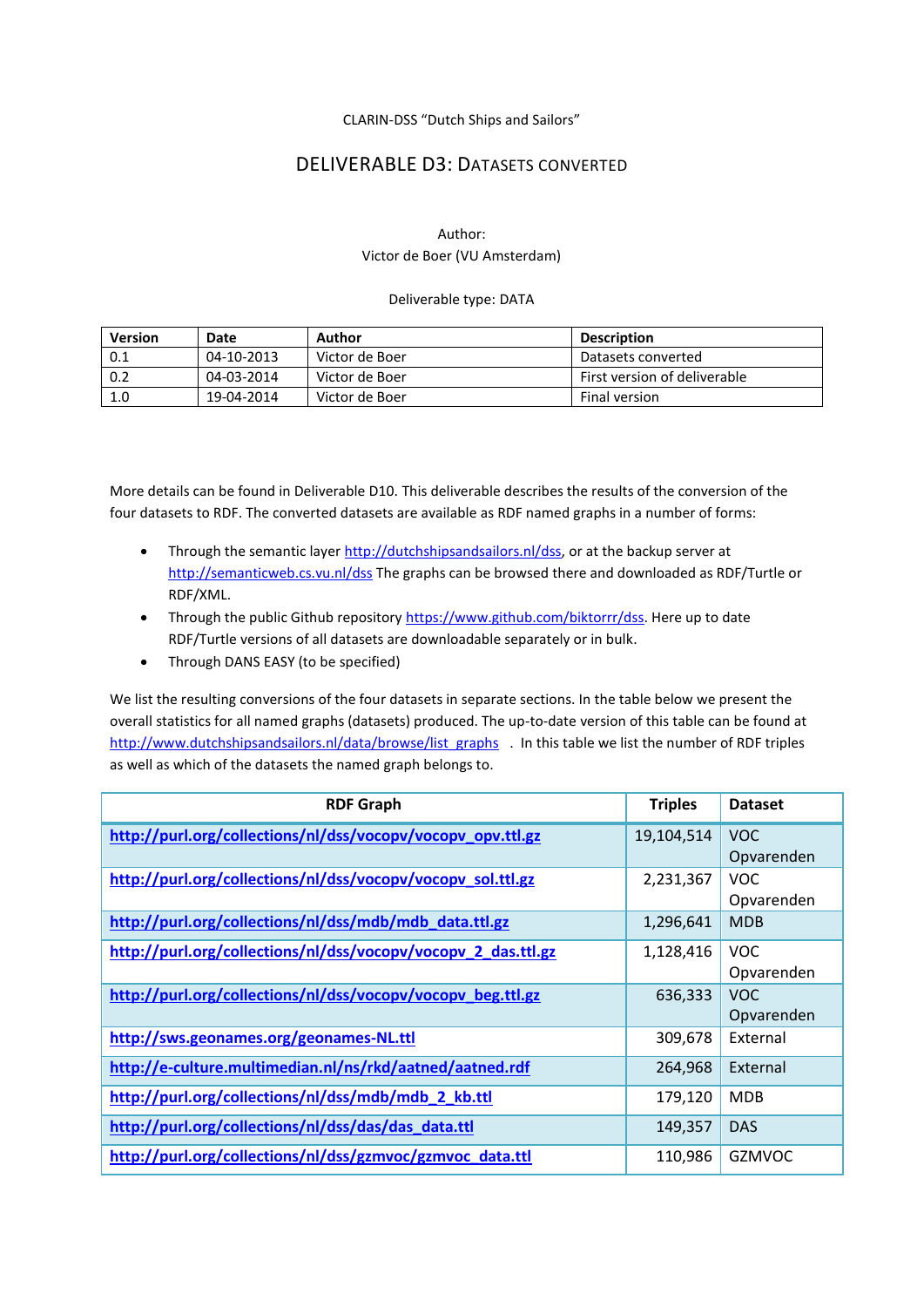| http://sws.geonames.org/geonames_nl_as_skos.ttl                      | 42,811     | External      |
|----------------------------------------------------------------------|------------|---------------|
| http://purl.org/collections/nl/dss/mdb/mdb ship sameas.ttl           | 33,435     | <b>MDB</b>    |
| http://purl.org/collections/nl/dss/vocopv/vocopv_gen_thes.ttl        | 12,851     | VOC           |
|                                                                      |            | Opvarenden    |
| http://purl.org/collections/nl/dss/das/das_thes_gen.ttl              | 7,034      | <b>DAS</b>    |
| http://purl.org/collections/nl/dss/dbpedia_links.ttl                 | 5,449      | External      |
| http://purl.org/collections/nl/dss/gzmvoc/gzmvoc_2_das.ttl           | 5,303      | <b>GZMVOC</b> |
| http://sws.geonames.org/ontology_v2.2.1.rdf                          | 2,895      | External      |
| http://purl.org/collections/nl/dss/al_all_place_2_geonames.ttl       | 2,528      | DSS (all)     |
| http://purl.org/collections/nl/dss/mdb/mdb_thes_places.ttl           | 2,273      | <b>MDB</b>    |
| http://purl.org/collections/nl/dss/gzmvoc/gzmvoc_thes_gen_places.ttl | 591        | <b>GZMVOC</b> |
| http://purl.org/collections/nl/dss/mdb/mdb thes rangen.ttl           | 585        | <b>MDB</b>    |
| http://purl.org/collections/nl/dss/vocopv/vocopv_schema.ttl          | 337        | <b>VOC</b>    |
|                                                                      |            | Opvarenden    |
| http://purl.org/collections/nl/dss/dss_provenance.ttl                | 273        | DSS (all)     |
| http://purl.org/collections/nl/dss/mdb/ranks and shiptypes 1.ttl     | 245        | <b>MDB</b>    |
| http://purl.org/collections/nl/dss/gzmvoc/gzmvoc_schema.ttl          | 232        | <b>GZMVOC</b> |
| http://purl.org/collections/nl/dss/mdb/mdb thes generated.ttl        | 196        | <b>MDB</b>    |
| file:///data/cliopatria/ClioPatria/rdf/base/rdfs.rdfs                | 190        | External      |
| http://purl.org/collections/nl/dss/gzmvoc/gzmvoc_thes_gen.ttl        | 166        | <b>GZMVOC</b> |
| http://purl.org/collections/nl/dss/mdb/mdb schema.ttl                | 149        | <b>MDB</b>    |
| http://purl.org/collections/nl/dss/das/das_schema.ttl                | 98         | <b>DAS</b>    |
| http://purl.org/collections/nl/dss/dss_schema.ttl                    | 59         | DSS (all)     |
| http://e-culture.multimedian.nl/ns/rkd/aatned/aatned.rdfs            | 27         | External      |
| <b>Total #triples:</b>                                               | 25,529,107 |               |

# GENERALE ZEEMONSTEROLLEN (GZMVOC)

The Generale Zeemonsterrollen were converted from the original EXCEL data as provided by Matthias van Rossum to an XML version to allow for XML to RDF conversion. The ClioPatria XMLRDF tool was used to convert the data to an RDF version. The datamodel was based on the original Excel sheet and constructed in collaboration between Victor de Boer and Matthias van Rossum. The figure below shows a simplified datamodel. The RDFS schema file [http://purl.org/collections/nl/dss/gzmvoc/gzmvoc\\_schema.ttl](http://purl.org/collections/nl/dss/gzmvoc/gzmvoc_schema.ttl) describes the entire datamodel.

The main data named graph [\(http://purl.org/collections/nl/dss/gzmvoc/gzmvoc\\_data.ttl\)](http://purl.org/collections/nl/dss/gzmvoc/gzmvoc_data.ttl) has 110,986 triples, with 58 predicates, 5 RDFS classes.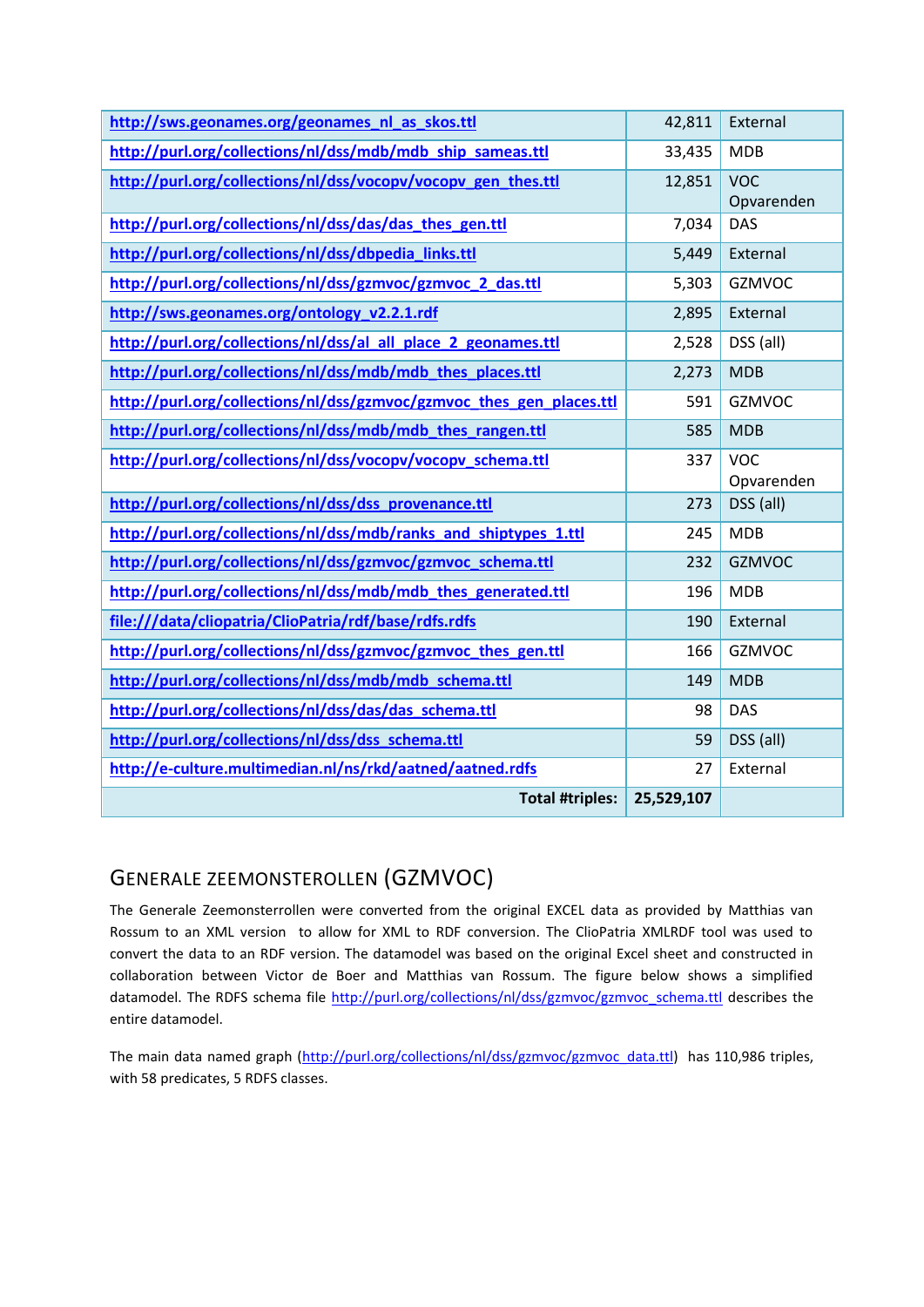| a void:Dataset :                                                      |
|-----------------------------------------------------------------------|
| a lib:CloudNode :                                                     |
| lib:source gzmxgg: ;                                                  |
| dg:title "Generale Zeemonsterrollen VOC (Matthias van Rossem)";       |
| dg:description "Generale Zeemonsterrollen VOC (Matthias van Rossem)"; |
| owl:versionInfo "0.1";                                                |
| void:dataDump                                                         |
| <gzmvoc data.ttl="">,</gzmvoc>                                        |
| $\langle$ gzmvoc 2 das.ttl>,                                          |
| <gzmvoc schema.ttl="">,</gzmvoc>                                      |
| <gzmvoc gen="" places.ttl="" thes="">,</gzmvoc>                       |
| <gzmvoc_thes_gen.ttl>.</gzmvoc_thes_gen.ttl>                          |

**FIG 1: VOID SPECIFICATION FOR GZMVOC DATASET, SHOWING THE RELATED FILES/NAMED GRAPHS**



**FIG 2: SIMPLIFIED MODEL FOR GZMVOC**

#### NOORDELIJKE MONSTEROLLEN DATABASES (MDB)

The original Noordelijke Monsterollen Databases (MDB) was provided as a SQL dump file (.sql) by the original maker of the data, Jur Leinenga. That data was converted to an XML version by loading it in a XAMPP instance and exporting to that format. The XML version (available on Github) was then converted to RDF with an XMLRDF rewriting script. The model was developed in a collaboration with Jur Leinenga and Victor de Boer, based on the original data model. The simplified datamodel is shown below, the complete RDFS datamodel is found in the named graph http://purl.org/collections/nl/dss/mdb/mdb schema.ttl. The main data graph [http://purl.org/collections/nl/dss/mdb/mdb\\_data.ttl](http://purl.org/collections/nl/dss/mdb/mdb_data.ttl) has 1,296,641 triples, with 27 predicates and 8 classes.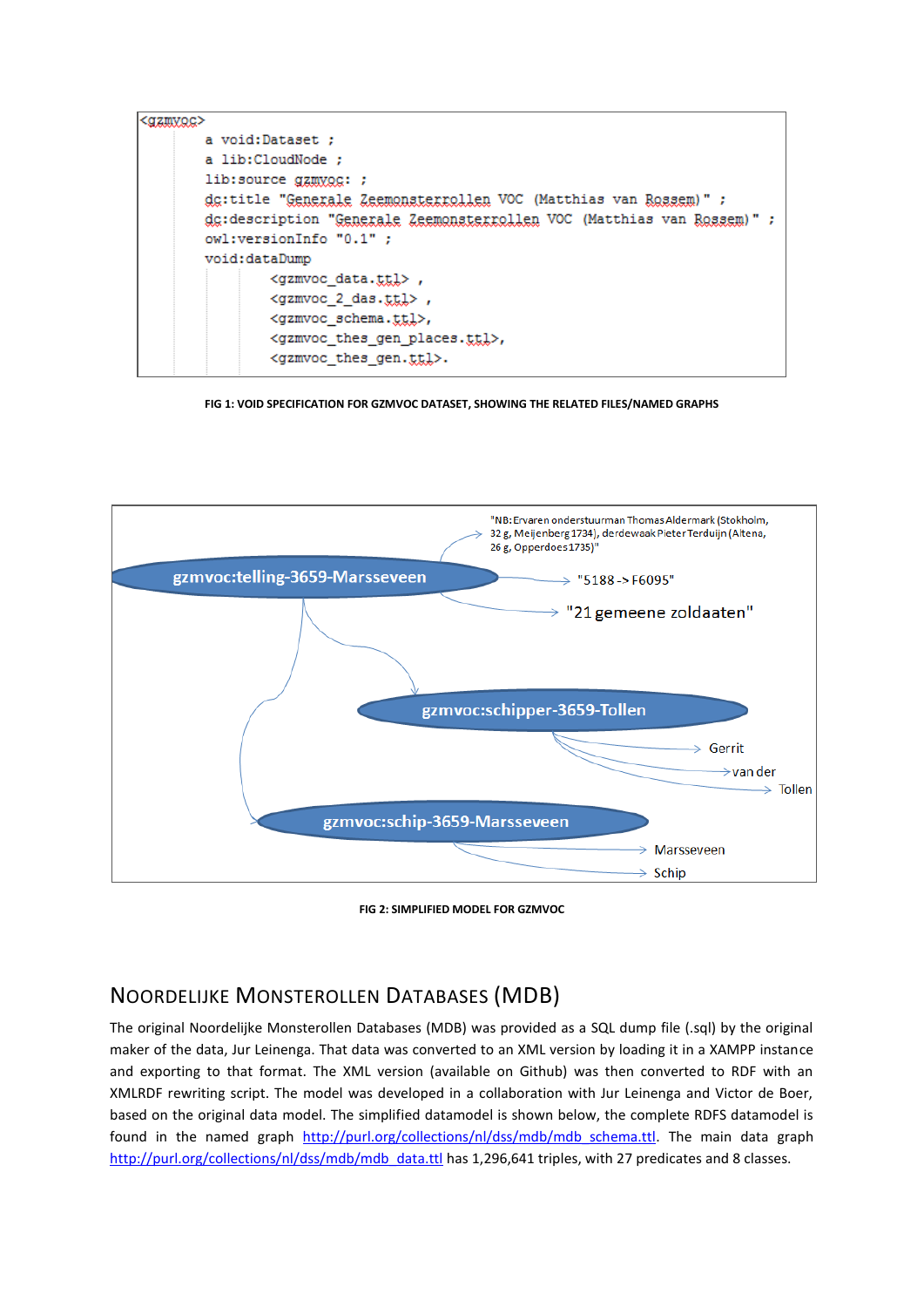







## VOC OPVARENDEN (VOCOPV)

The original VOC opvarenden data was downloaded as an CSV file from DANS Easy website [\(https://easy.dans.knaw.nl/ui/datasets/id/easy-dataset:33602](https://easy.dans.knaw.nl/ui/datasets/id/easy-dataset:33602) ). That data was converted to an XML version using a simple python script (available on Github). The XML version was then converted to RDF with an XMLRDF rewriting script. The model was developed in a collaboration with Jur Leinenga, Matthias van Rossum and Victor de Boer, based on the original data model. The complete RDFS datamodel is found in the named graph. There are three main data files *opvarenden [\(http://purl.org/collections/nl/dss/vocopv/vocopv\\_opv.ttl](http://purl.org/collections/nl/dss/vocopv/vocopv_opv.ttl) )*, *soldijboeken [\(http://purl.org/collections/nl/dss/vocopv/vocopv\\_sol.ttl](http://purl.org/collections/nl/dss/vocopv/vocopv_sol.ttl) )* and *begunstigden*